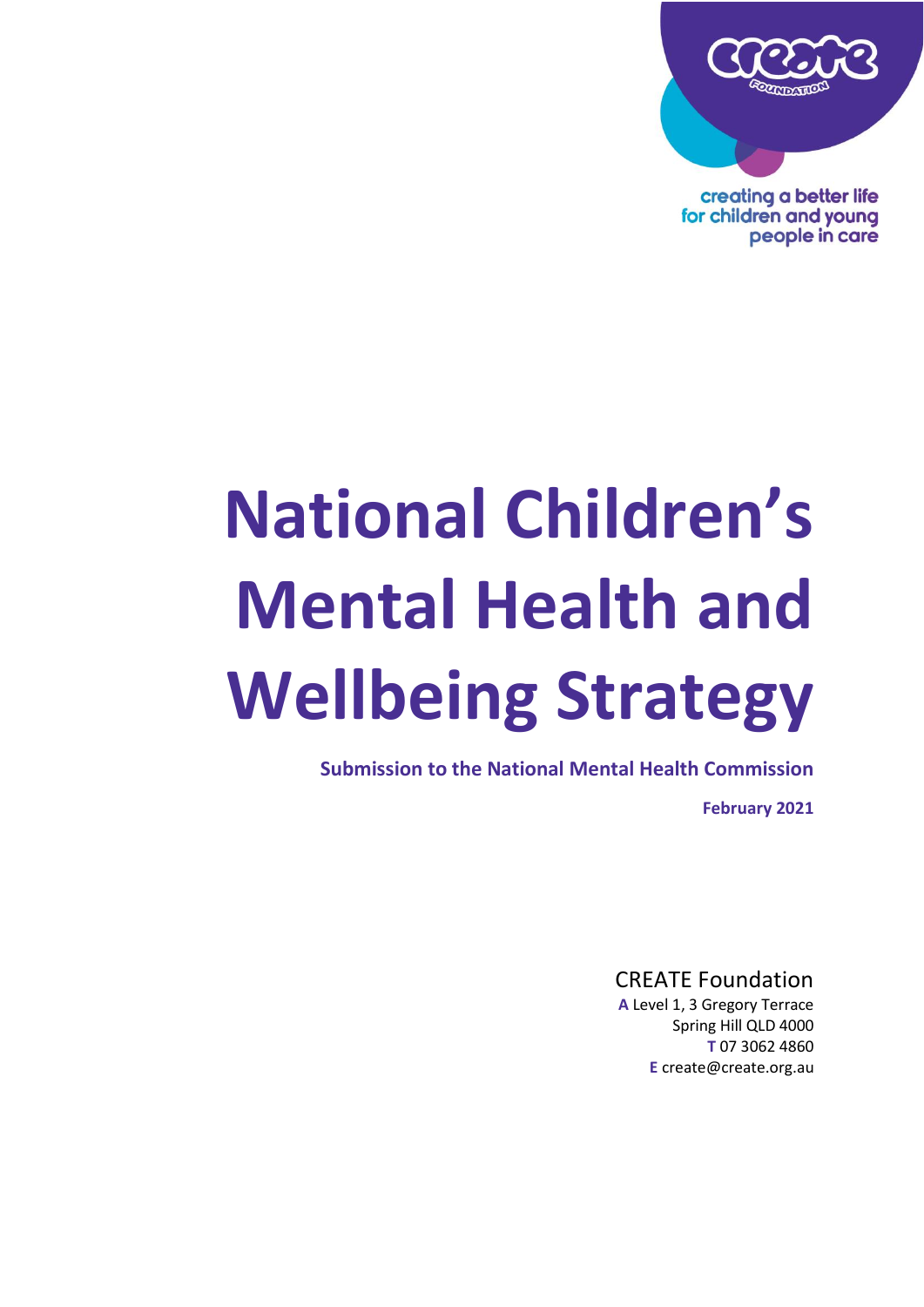

# **Introduction**

As the national peak body representing the voices of children and young people in out-of-home care, CREATE appreciates the opportunity to provide a submission towards the draft *National Children's Mental Health and Wellbeing Strategy* (the Strategy)*.* CREATE supports the need for a national framework that can guide critical investment in the mental health and wellbeing of children and families. Improving mental health access and support for children and young people with an out-ofhome care experience is much needed. CREATE's research with children and young people with an outof-home care experience has found inspiring stories of resilience in overcoming adversity and trauma. It also has highlighted challenges and barriers to accessing mental health support and shortcomings in available mental health services that work with children and young people in care.

Historically, mental health has been a taboo topic despite it being a prevalent societal issue. Children and young people with an out-of-home care experience typically enter care due to physical, emotional, and/or sexual abuse, neglect, or domestic violence; therefore, many experience higher rates of complex relational trauma (Bailey et al., 2019). The process of being removed from their home, as well as experiences within the care system (e.g., placement changes), can add to their experiences of trauma and distress. Research suggests that they are more likely to have poorer educational outcomes, poorer physical and mental health, and higher rates of developmental difficulties compared to their peers not in care (Arora et al., 2014; Berridge, 2012). Not only is this because they may have experienced past abuse or neglect in their family homes, but they may also experience further harm, instability, separation from siblings or loss of identity and connection to culture whilst in care (McDowall, 2018).

This submission is shaped by the voices of children and young people who have a care experience and have contributed to CREATE's research, consultation reports and participated in CREATE Youth Advisory Groups. Our responses address several areas of the Strategy's consultation questions related to:

- Strategy language;
- Parenting programs;
- Education;
- Connecting with children and families who are struggling; and
- General.

# **Consultation Question Responses**

# **Strategy Language**

*The Strategy argues that an optimal system responds to children who are struggling, and that support and intervention should not be dependent on a diagnosis being made. It proposes using a "wellbeing continuum" rather than diagnoses to help conceptualise a child's needs.* 

*The wellbeing continuum is discussed briefly on page 6 and in more detail on page 22.* 

# **To what extent does the language used in the wellbeing continuum resonate with your (actual or observed) experiences of mental health and wellbeing?**

CREATE welcomes the shift of mental health towards a wellbeing continuum approach as it conceptually illustrates the different emotional experiences that individuals can encounter. The use of a continuum also supports the construct that these experiences are able to vary throughout a child's lifetime based on different developmental stages and experiences. The language used in the wellbeing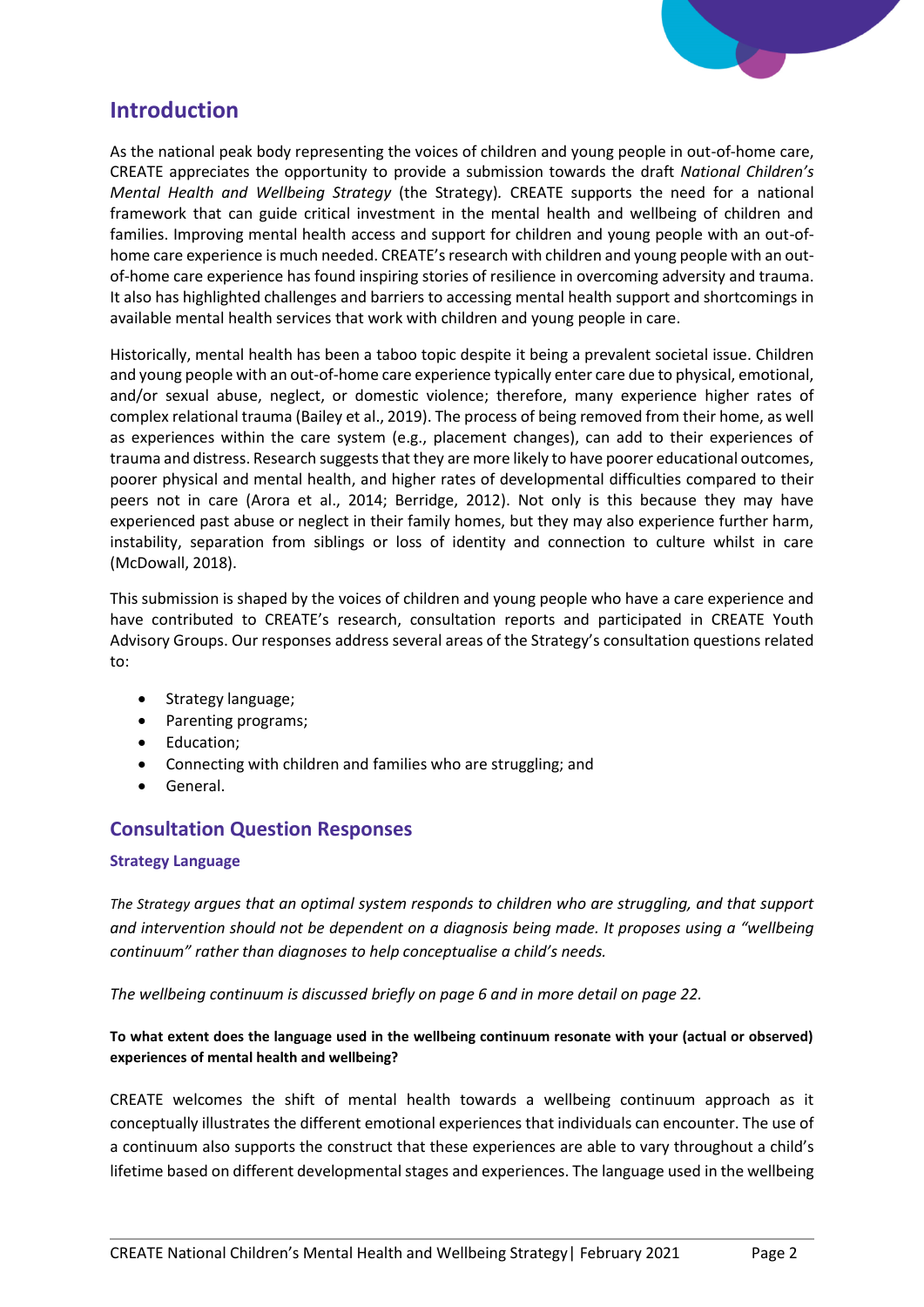

continuum seems appropriate and non-stigmatising. Children and young people in care have often expressed the need for language to be child-friendly, easy to understand and relatable.

### **Parenting Programs**

*Parenting programs that help families identify when a child is struggling and teach parents/carers how they can help a child are useful for all families. Parenting programs are discussed in the Strategy in Focus Area 1, which is outlined briefly on page 8 and detailed on pages 26–33.*

**The Strategy proposes that parenting programs be routinely offered to all parents/carers. What might help encourage parents and carers to engage with these programs?**

CREATE supports the idea of having universal parenting programs that are routinely offered to parents and carers. In several CREATE research reports, children and young people in care have identified that ongoing training is needed for carers as well as caseworkers to be able to better support the child or young person while in care (CREATE, 2017a; CREATE, 2017b; McDowall, 2018).

Training specifically to increase mental health literacy for children in care is needed for kinship, foster and residential care workers. Because children in care can have complex backgrounds, ideally all carers, particularly those who work in residential care facilities should be trauma-informed so they can better respond to a child or young person's needs if they are undergoing a difficult time with their mental or emotional health (CREATE, 2017a). One way to encourage carers to engage in parenting programs is by creating positive messaging around the programs when they apply to become a carer, or frame programs as a continuing development opportunity.

*Train our carers to understand our conditions more. Even good carers can assume we don't need help when we do.* (Male, 17) (CREATE, 2019a).

#### **Education**

*The Strategy discusses actions for the Education Sector in Focus Area 3, which are outlined on page 10 and detailed in pages 52–62.* 

**Do the actions outlined in Focus Area 3 capture the role educators should play in supporting children's mental health and wellbeing? If not, what needs to be changed or added?** 

CREATE supports Focus Area 3's objectives and actions relevant to the Education Setting which include creating a wellbeing culture, providing targeted responses, and ensuring educators are well-equipped.

CREATE notes that in addition to learning about mental health, educators and other staffsuch as school counsellors, should be better educated about out-of-home care and the different types of mental health challenges that children and young people can experience as a response to past trauma, periods of instability (e.g., placement or educational) and bullying (CREATE, 2019a). Greater awareness of the different types of mental health challenges that care-experienced children and young people can face (e.g., Post-traumatic stress disorder [PTSD]) will better equip educators and staff by recognising where earlier interventions and supports could be utilised (CREATE, 2016; CREATE, 2019a). Additionally, incorporating mental health and general ways of self-care within the school curriculum could contribute to promoting a wellbeing culture (CREATE, 2019a).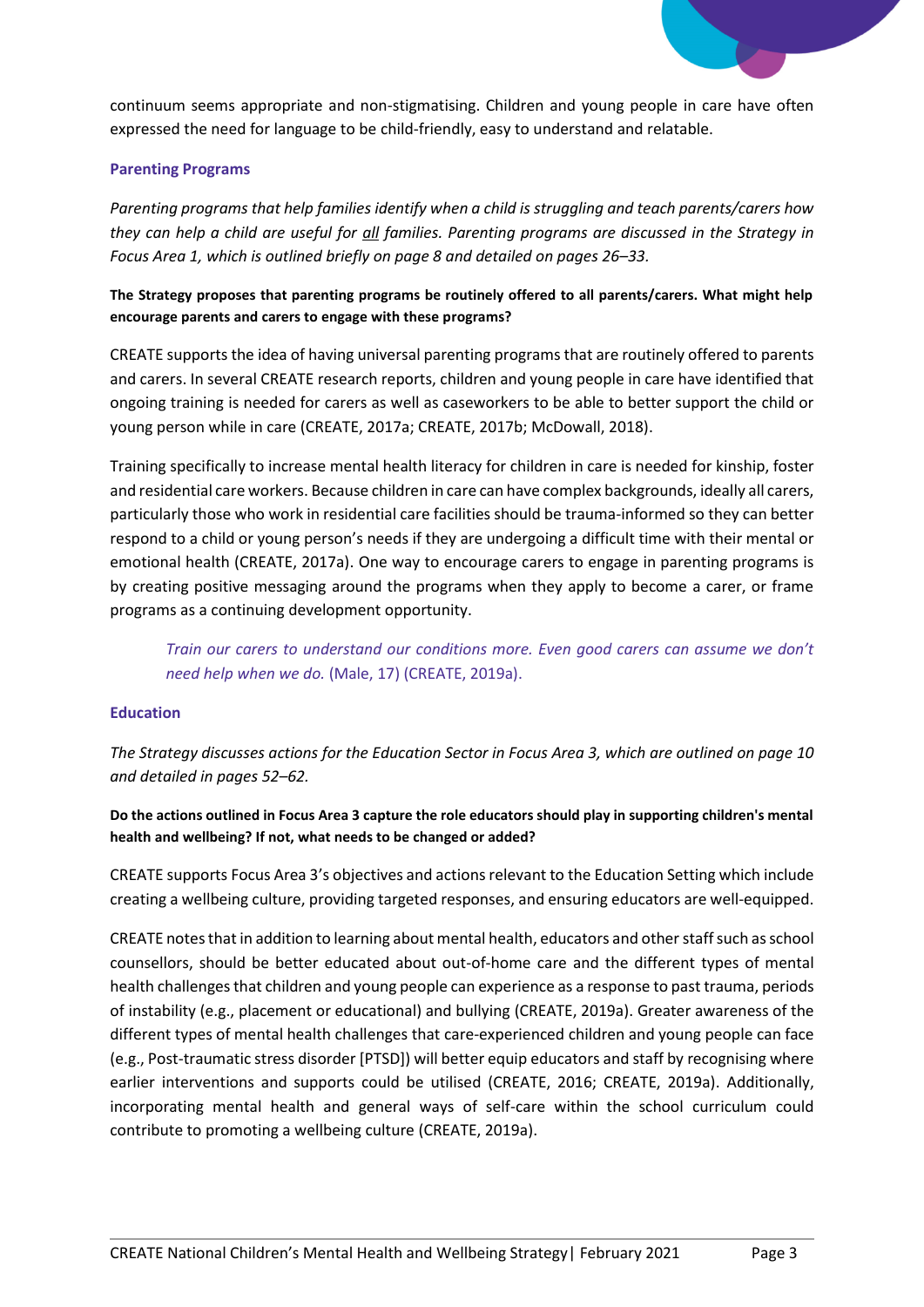

*We need to break down stigma regarding a broader range of mental health problems. Depression and anxiety are more understood, but not more complex things like PTSD.* (Female, 19). (CREATE, 2019a)

#### **Connecting with Children and Families who are Struggling**

*The Strategy recommends using (almost) universal mechanisms such as schools, early childhood learning centres and maternal child and family health checks, as opportunities to identify children who are struggling and connect them with services. However, there are some children and families who do not engage with these touchpoints and may miss out on crucial support.* 

*This topic is discussed in Focus Area 1 and Box 2 of the Strategy. Box 2 can be found on page 27 and 28.* 

# **How would you recommend we reach these children and families? How might we do this systematically across the country?**

Children and young people in care have shared their stories about their experiences regarding stigma around mental health (CREATE, 2019a; CREATE, 2020a). As they may be more vulnerable in experiencing challenges in dealing with the mental, social, and emotional health issues, it is important that the people within their support networks who do not work within the health care industry, including their carers, family members, friends, and teachers, as well as caseworkers, are able to recognise situations that may cause emotional distress or signs of struggling in a child or young person. Not only would this include visible emotional states, but also behavioural changes.

Greater public awareness in the community is needed to open up conversations about mental health and wellbeing. The use of national advertisements that depict positive messaging about mental health across mainstream media and social media platforms are powerful in driving this and reaching wider audiences to challenge stigma and "*break the stereotypes*" that may prevent early help-seeking behaviour in children and families who may be struggling (CREATE, 2019a).

*Ads are powerful. Issues need to be advertised more widely, including on social media.* (Male, 22) (CREATE, 2019a)

*There was a lot of stigma around going to mental health support services, or struggling mentally, especially when I was around 14, 15, 16 and in residential care, and the other kids would ask where I had been. Even in my mid 20's, there is stigma connected with accessing mental health support.* (Male, 24) (CREATE, 2019a)

# **Are there any additional actions necessary to improve the mental health and wellbeing of children who may be struggling, such as those in the care of the State?**

CREATE welcomes and supports the Actions 2.4 a–f within the Strategy, particularly 2.4b and 2.4c which are related to priority access to support services for children in care, and requiring governments to regularly report on how they support children in care. The following should also be considered before finalising the Strategy.

#### **National Standards for out-of-home care**

The National Standards for out-of-home care were developed to ensure that standards of care are consistently performed across Australia (Department of Families, Housing, Community and Indigenous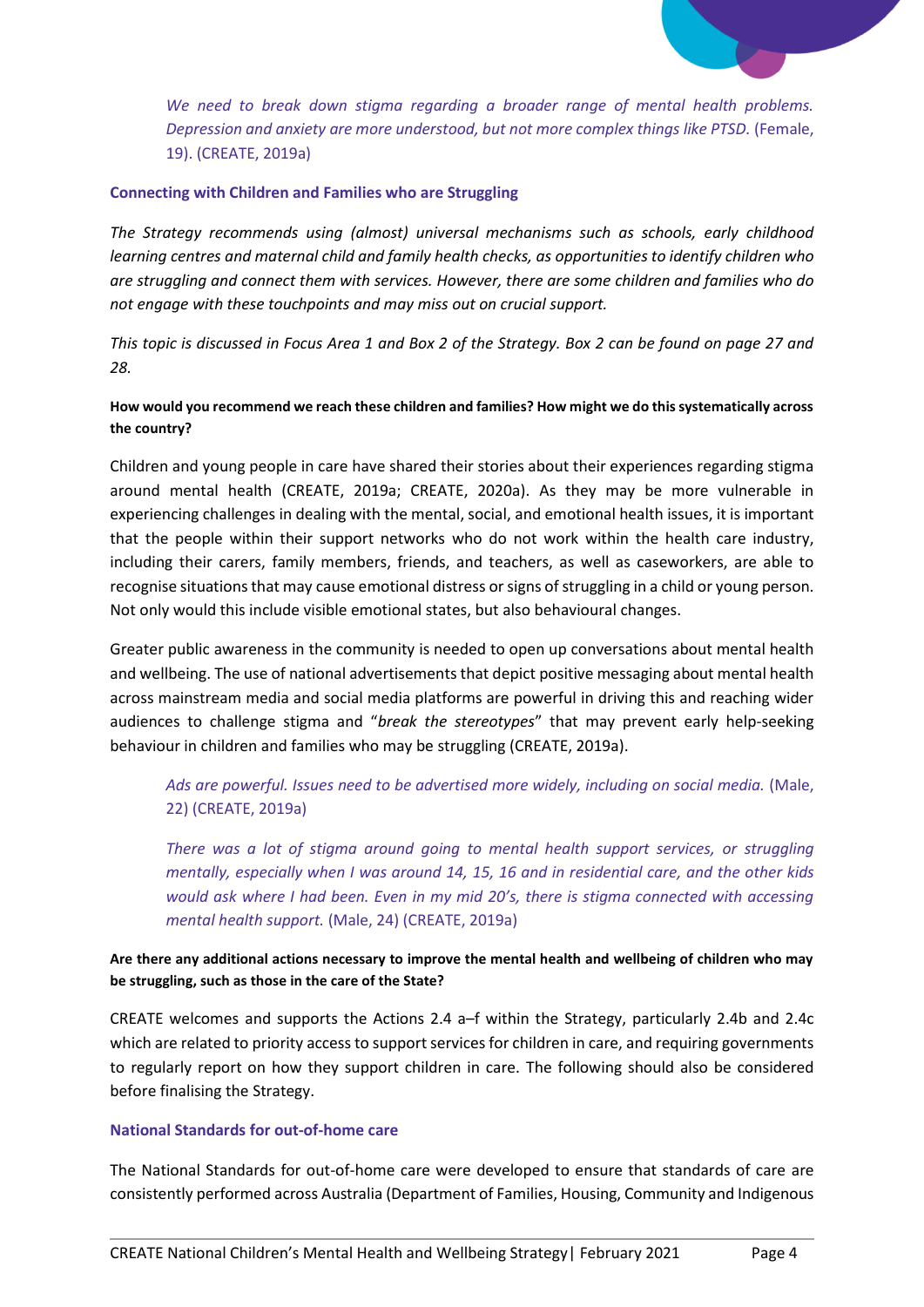Affairs, 2011). Standard 5 of the National Standards for out-of-home care requires that children and young people have their physical, developmental, psychosocial, and mental health needs assessed and attended to in a timely way. Its measure is "*the number and proportion of children and young people who have an initial health check of their physical, developmental, psychosocial and mental health needs within a specified period of entering out-of-home care"* (Department of Families, Housing, Community and Indigenous Affairs, 2011). CREATE acknowledges that initial checks regarding mental health are important; however, follow up checks regarding mental health are just as important and must be enacted in practice if efforts towards early intervention and prevention are to occur.

CREATE would like to note that an additional approach to reform the current system is to listen to the voices of children and young people when dealing with families and children who experience sexual or domestic violence. This is so that trauma can be addressed earlier in the intake process and will allow children and young people who come into the out-of-home care system to receive additional traumainformed supports which are documented in their care plan (CREATE, 2020e).

# **What Children and Young People Have Told Us**

CREATE has seen an increasing trend for children and young people in care to talk about mental health, both anecdotally within our Youth Advisory Groups and as part of CREATE's consultations. Not only have they shared their experiences in how they practice self-care to look after their mental wellbeing, but also they have voiced their concerns about the barriers to adequate and suitable mental health care (CREATE, 2020a; CREATE, 2020b; CREATE, 2020f). It is well known that children in care are at increased risk of experiencing mental health problems due to past trauma, with emotional abuse being one of the main reasons for children and young people coming into care (Australian Institute of Health and Welfare., 2020). Specific life events and transition stages commonly experienced by children in out-of-home care such as family and sibling separation, experiencing placement and educational instability, and transitioning from care can all adversely impact a child or young person's mental health (CREATE, 2020f; McDowall, 2018; Jones, 2016). The recent COVID-19 pandemic further highlighted children and young people's experiences and vulnerabilities related to their mental health (CREATE, 2020b; CREATE, 2020c).

# **The Role of Caseworkers**

Caseworkers are responsible for ensuring children and young people in care have their needs met and are a key touch-point to recognise if a child in care needs mental health support. However, the instability of caseworkers due to high staff turnover and caseloads often means that children and young people may not be receiving adequate contact time with their caseworker (McDowall, 2018). Consequently, this can affect the worker's ability to establish trust and positive relationships, and can potentially lead to re-traumatising children as they have to "*re-tell their story*" to a new caseworker.

CREATE's 2018 National survey of 1275 care-experienced young people found that most had between 3-6 caseworkers while in care (McDowall, 2018). This has practice implications for conducting regular check-ins to see how a child or young person is doing, or having important conversations. For example, during care planning sessions, caseworkers need to ensure that a child in care receives the mental health support they need (CREATE, 2020d). Attention must be given to address the instability of caseworkers so that children and young people in out-of-home care can develop positive relationships and feel comfortable contributing to care plans that can better meet their needs (CREATE, 2020d).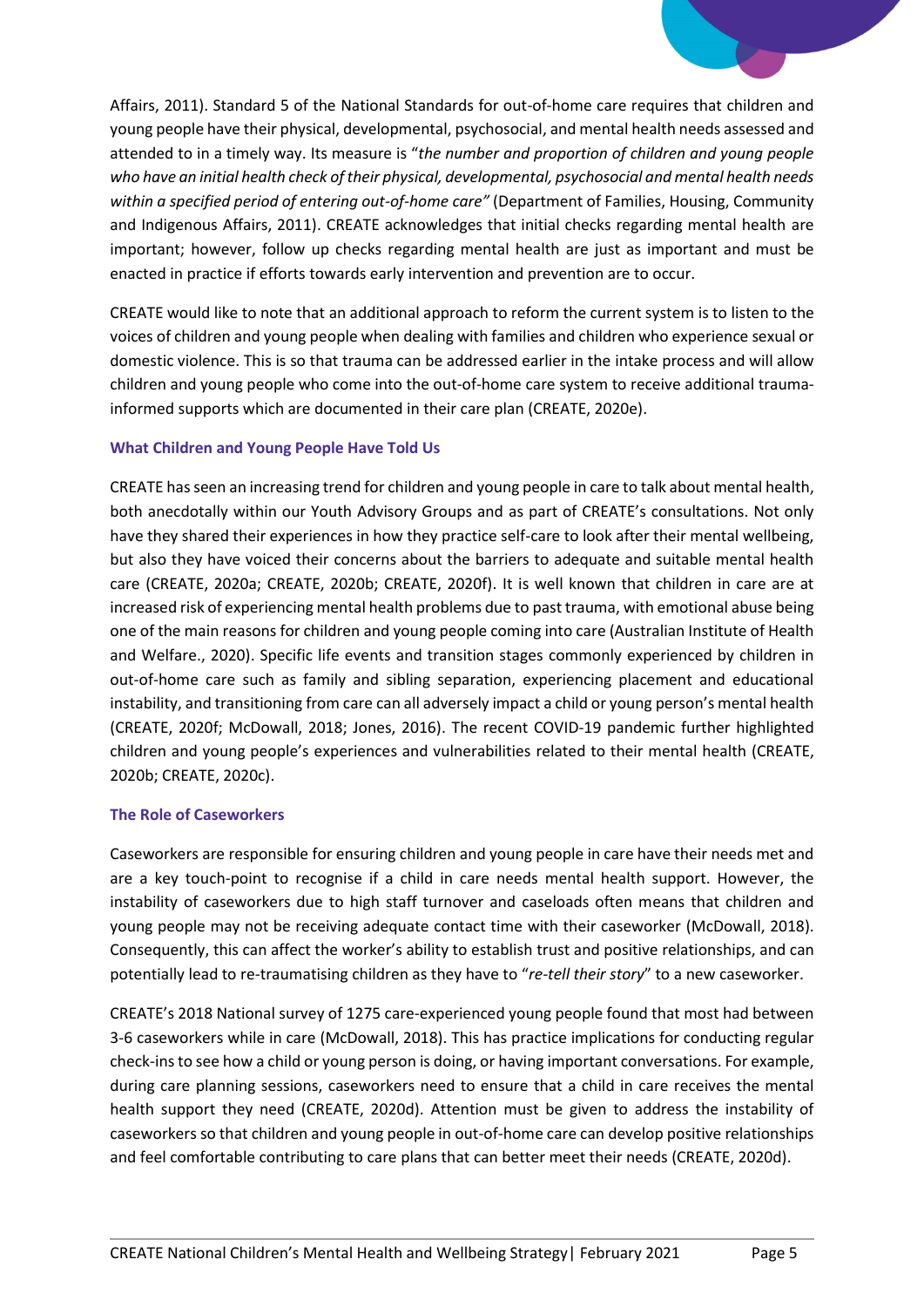

#### **Children and Young People's Participation in Care Plans**

Under the United Nation's *Convention on the Rights of the Child* (United Nations, 1989), children and young people have the right to participate in decisions about their lives. It is a legal requirement for all children and young people in care to have a care/case plan, and participating in care planning is one way that children in care can be involved in decisions about their lives. However, in CREATE's 2018 National Survey with 1275 participants, only 43.6% of young people in care reported knowing about their plan. Additionally, of those, 67.5% had a say about their care plans, with 15.7% reported that they "rarely" or "never" had a say in decisions about their life in care (McDowall, 2018). Those living in residential care had even less of a say, and were less likely to be listened to, which is concerning as more often than not, they have more complex trauma needs. Without input from children and young people themselves, care plans lack meaning and are not useful, adding further accessibility challenges and delays in accessing support for those in care.

Another barrier to consider is that caseworkers may not understand the importance of promoting positive mental health and wellbeing for children in care, which can delay early prevention due to a lack of mental health literacy. A young person in one jurisdiction has shared his experience which emphasises the need to have better preventative measures in place.

*[The Department] would wait until I had a crisis to find mental health support for me, whereas we really need support when we are doing well, so that we don't reach crisis point as readily*. (Male, 24) (CREATE, 2019a)

#### **Access to Services**

Children and young people in care often describe various factors that influence their help-seeking behaviour and mental health service engagement. This includes having trust issues, exacerbated by past trauma and multiple caseworker changes.

*We have been let down by so many adults. We have had so many workers come and go and not really help us. Why would we think that a mental health service would treat us any differently?* (Female, 16) (CREATE, 2019a)

Likewise, children and young people have also expressed concerns about the limitations placed on the number of sessions that they can access counsellors; their inability to afford service or transport costs to see a doctor or counsellor; limitations on service provider availability or compatibility; and feeling as though they are unable to access responsive treatment due to their age (CREATE, 2020f).

*Access to mental health support up to the age of 25. I think there should be more organisations like Headspace. At the moment, Headspace are beyond capacity but I think more organisations should assist people to the age of 25. (Non-binary, 17) (CREATE, 2020f)* 

*There is a huge problem with provisional diagnoses. It is wrong that they can't diagnose us with conditions when we strongly present with all of the symptoms, just because of our age. That means we cannot get treated for our condition. Things unfolded and I've ended up with criminal charges when I lashed out because I wasn't getting the help I needed. They refused me help because of my age. I have been having these problems since I was seven years old. (Female, 15)* (CREATE, 2019a)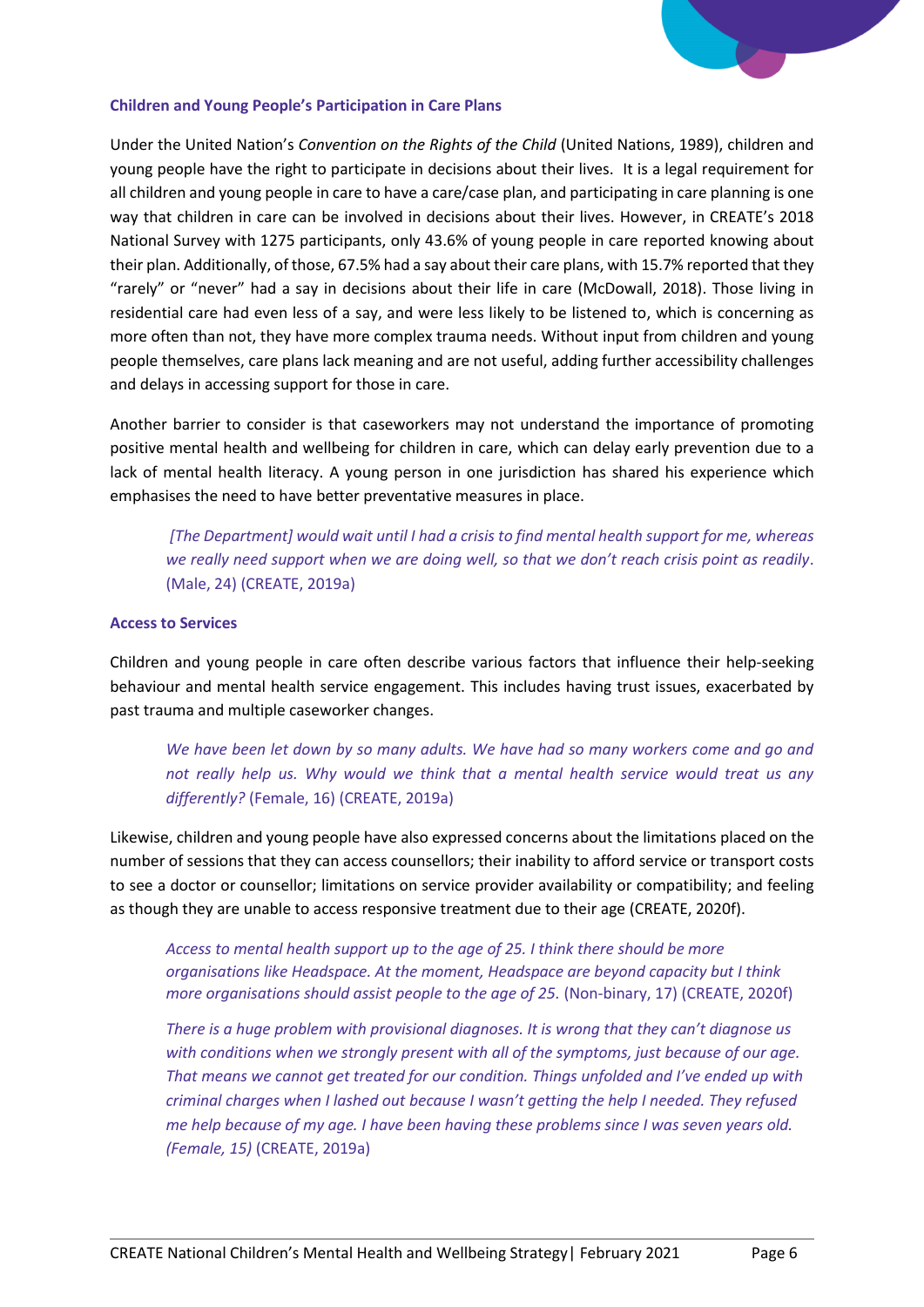

#### **Specialised Services for Children and Young People in Care**

Priority access must be given to children in care and should be based on their individual needs and lived experiences to ensure they receive appropriate, holistic, and tailored support that effectively addresses any stressors that may influence their mental or emotional health.

There is an urgent need to ensure that healthcare workers and specialists are trauma-informed and are trained about the out-of-home care system and the experiences that children and young people in care go through (CREATE, 2019a). Young people have expressed their frustrations about the lack of awareness amongst health care professionals about children who are in, or have been in the out-ofhome care system. This lack of awareness can often lead to adverse experiences which include unintentionally stigmatising children and young people or causing episodes of re-traumatisation. To prevent such instances from occurring, greater awareness about the out-of-home care system is needed, incorporating trauma-informed training for workers. (CREATE, 2019b).

A child or young person in care encounters various difficulties and transition points, warranting greater access to mental health services that are specialised for this group and the experiences they face. Transitions of concern include times of entering into care, changing placement or being separated from their siblings in care, changing schools, or experiencing bullying within school or at home, especially for those living in a residential care facility (CREATE, 2016; CREATE, 2017a; CREATE, 2020f; McDowall, 2018).

A nationally consistent service that provides specialised mental health services for children and young people in care is needed. Currently in Queensland, the *Evolve Therapeutic Services* provides specialist intensive trauma-informed mental health services for eligible children and young people in care aged 0-18 years (Queensland Government, 2021). To ensure that specialised trauma-informed services are accessible for all children and young people with a care-experience, investments should be made to implement similar services modelled off the Evolve model across Australia. A nationally consistent service would help ensure continuity of care for those with a care experience without the added complexities of navigating mental health services on their own (CREATE, 2019a).

Mental health services must also be respectful of diversity, and actively inclusive of children and young people that come from Aboriginal and Torres Strait Islander or culturally and linguistically diverse backgrounds, those living with a disability, and LGBTQI+ people (CREATE, 2019a).

#### **Preventing Interactions with the Youth Justice System**

Finally, given the intersection between the child protection and youth justice system, CREATE would like to note that better preventative efforts are needed to avert a child's interaction with the justice system (CREATE, 2019a). Again, this involves early identification of mental, emotional, or behavioural challenges, requiring adequate trauma-informed training for carers, caseworkers, and healthcare workers, as well as ensuring the appropriate support services are included in a child or young person's care plan.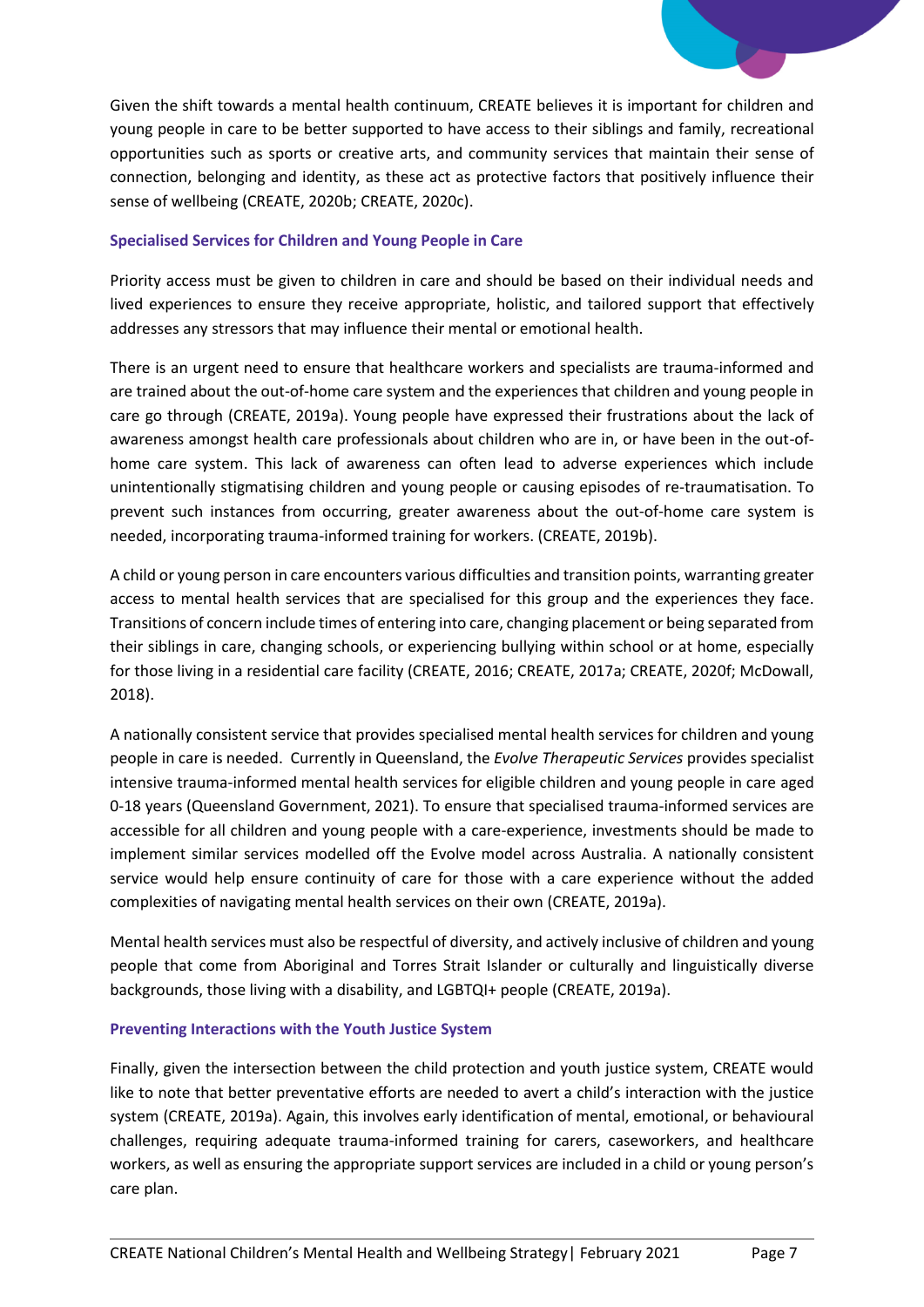

*The lack of appropriate help when we first ask for it means that people end up in the justice system due to mental breakdowns.* (Female, 15) (CREATE, 2019a)

*They are putting AOD [alcohol and drug] services and psych beds in the new youth justice centre… but how about giving young people these services before they end up locked up. It angers me that the justice system is used to plug holes in the mental health and AOD systems.*  (Female, 16) (CREATE, 2019a)

#### **Improving Mental Health and Wellbeing for all Australian Children**

*The Strategy will only be successful if it contributes to improved mental health and wellbeing of all Australian children.* 

#### **Are there any additional actions you think are necessary to improve the mental health and wellbeing of children and families from Aboriginal and Torres Strait Islander communities?**

CREATE supports the need to engage Aboriginal Community Controlled Health Organisations to provide culturally responsive support for Indigenous children in care who require mental health support. Connection to culture is important for identity development and is a key element of the *Aboriginal and Torres Strait Islander Child Placement Principle* (SNAICC, 2019). For Indigenous children in care, staying connected to culture can also be facilitated through Cultural Support Plans. However, in CREATE's 2018 National survey, out of 374 Indigenous participants, only 17.9% were aware of their Cultural Support Plan (McDowall, 2018). In order to help support Indigenous children who come into care, care plans and cultural support plans should be discussed and developed simultaneously to ensure that Indigenous children's social and emotional needs are met and, if wanted, they should be provided with opportunities to connect with family, community, and culture (McDowall, 2018). Plans should be reviewed as the child gets older so that the content remains current. However, the choice to engage with services should involve the child or young person, in case they may not wish to identify or connect with their culture.

#### **General**

**In your opinion what avenues should be used to promote the Strategy upon publication, to ensure it reaches as many people as possible? Please provide any additional feedback you would like considered regarding the Strategy.**

Multiple channels of communication should be used to ensure the Strategy reaches as many children and families as possible. This includes communication in-person within the community so that community members who have a role are aware. Coming from an out-of-home care context, these members would include carers, caseworkers, school teachers, doctors, dentists, and counsellors. Other avenues could include the use of media releases, through user-friendly technology-based or media platforms, including email, sharing through organisational e-newsletters and promoted through professional networks, online information sessions and information accessible on websites and social media platforms.

Considering that the strategy is also catering to children and young people, a child-friendly version conveying the key information that is easy to understand, respectful and in child-friendly language would be helpful so that children and young people are also informed about the strategy, and the types of programs and services that they might be able to access.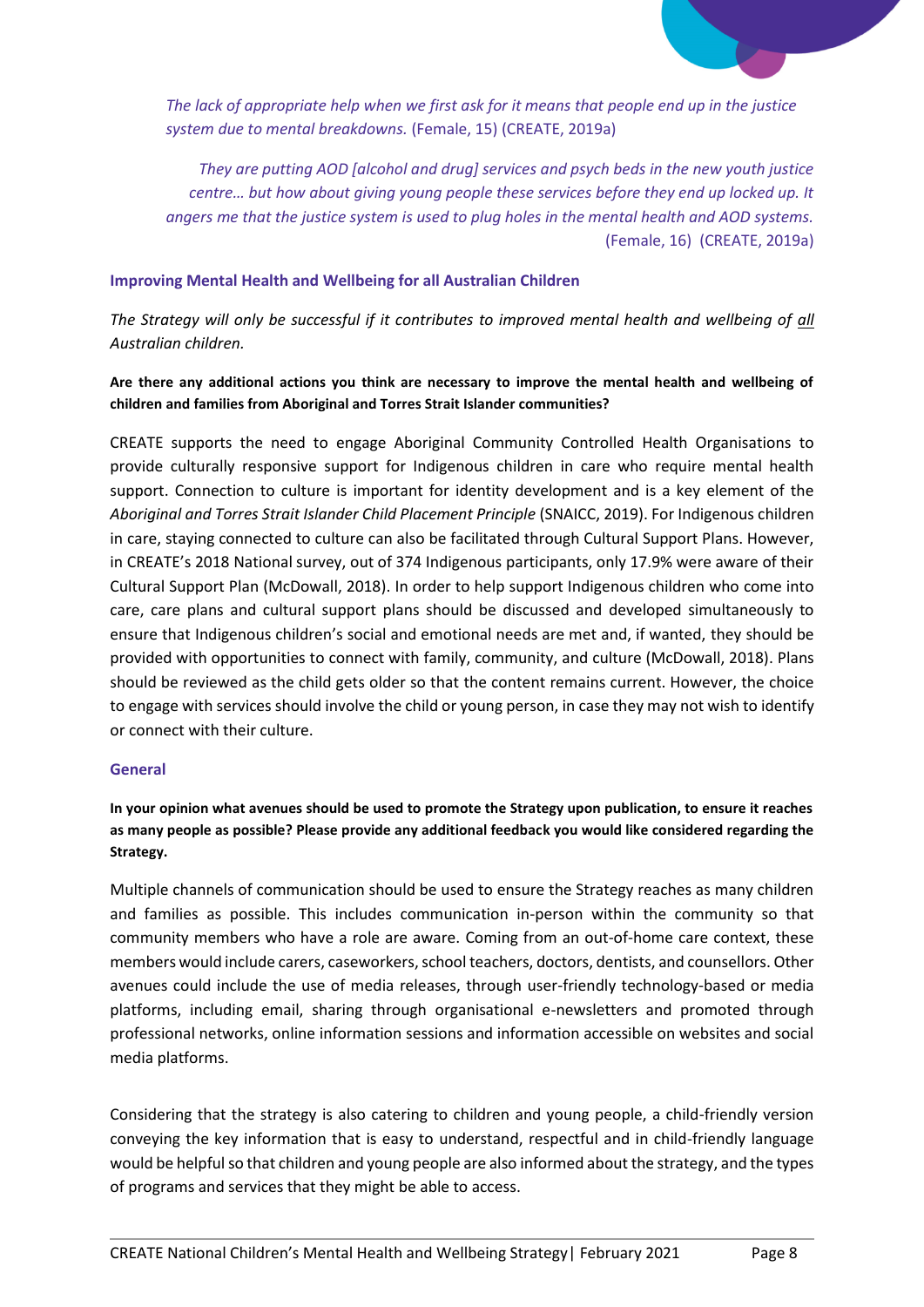

Thank you for the opportunity to provide comment towards the draft *National Children's Mental Health and Wellbeing Strategy*. For any questions or further requests for information regarding any of CREATE's unpublished references that have been cited, please contact Noelle Hudson, CREATE's National Influencing Manager a[t noelle.hudson@create.org.au](mailto:noelle.hudson@create.org.au)

Noelle Hudson National Influencing Manager CREATE Foundation

# **References**

- Arora, N., Kaltner, M., & Williams, J. (2014). Health needs of regional Australian children in out-ofhome care. *Journal of Paediatrics and Child Health, 50*(10), 782–786.
- Australian Institute of Health and Welfare. (2020). *Child protection Australia 2018-19.* AIHW. Retrieved from https://www.aihw.gov.au/getmedia/3a25c195-e30a-4f10-a052 adbfd56d6d45/aihw-cws-74.pdf.aspx?inline=true
- Bailey, C., Klas, A., Cox, R., Bergmeier, H., Avery, J., & Skouteris, H. (2019). Systematic review of organisation-wide, trauma-informed care models in out-of-home care (OoHC) settings. *Health and Social Care in the Community, 27*(3), e10-e22. doi:https://doi.org/10.1111/hsc.12621
- Berridge, D. (2012). Educating young people in care: What have we learned? *Children and Youth Services Review, 34*(6), 1171-1175. doi:https://doi.org/10.1016/j.childyouth.2012.01.032
- CREATE. (2016). *Barriers to Education for Children and Young People in Care. [Unpublished Consultation Report].* CREATE Foundation.
- CREATE. (2017a). *Young people's experiences in residential care. [Unpublished Consultation Report].* CREATE Foundation.
- CREATE. (2017b). *Young people's views about foster carers. [Unpublished Consultation Report].* CREATE Foundation.
- CREATE. (2019a). *Submission to the Royal Commission into Victoria's Mental Health System*. CREATE Foundation. Retrieved from https://create.org.au/wp-content/uploads/2019/07/CREATE-Submission-to-the-Vic-Royal-Commission-on-Mental-Health.pdf
- CREATE. (2019b). *Trauma Informed Health Care Framework Consultation. [Unpublished Consultation Report].* CREATE Foundation.
- CREATE. (2020a). *Access to WA State Government Services. [Unpublished Consultation Report].* CREATE Foundation.
- CREATE. (2020b). *COVID-19: The views and experiences of young people with an out-of-home care experience in the Australian Capital Territory (ACT). [Unpublished Consultation Report].* CREATE Foundation.
- CREATE. (2020c). *COVID-19: The views and experiences of young people with an out-of-home experience in Tasmania. [Unpublished Consultation Report].* CREATE Foundation.
- CREATE. (2020d). *Relationships with Caseworkers*. [Position Paper No. 16]. CREATE Foundation. Retrieved from https://create.org.au/wp-content/uploads/2020/07/CREATE-Position-Paper\_RelationshipsCW.pdf